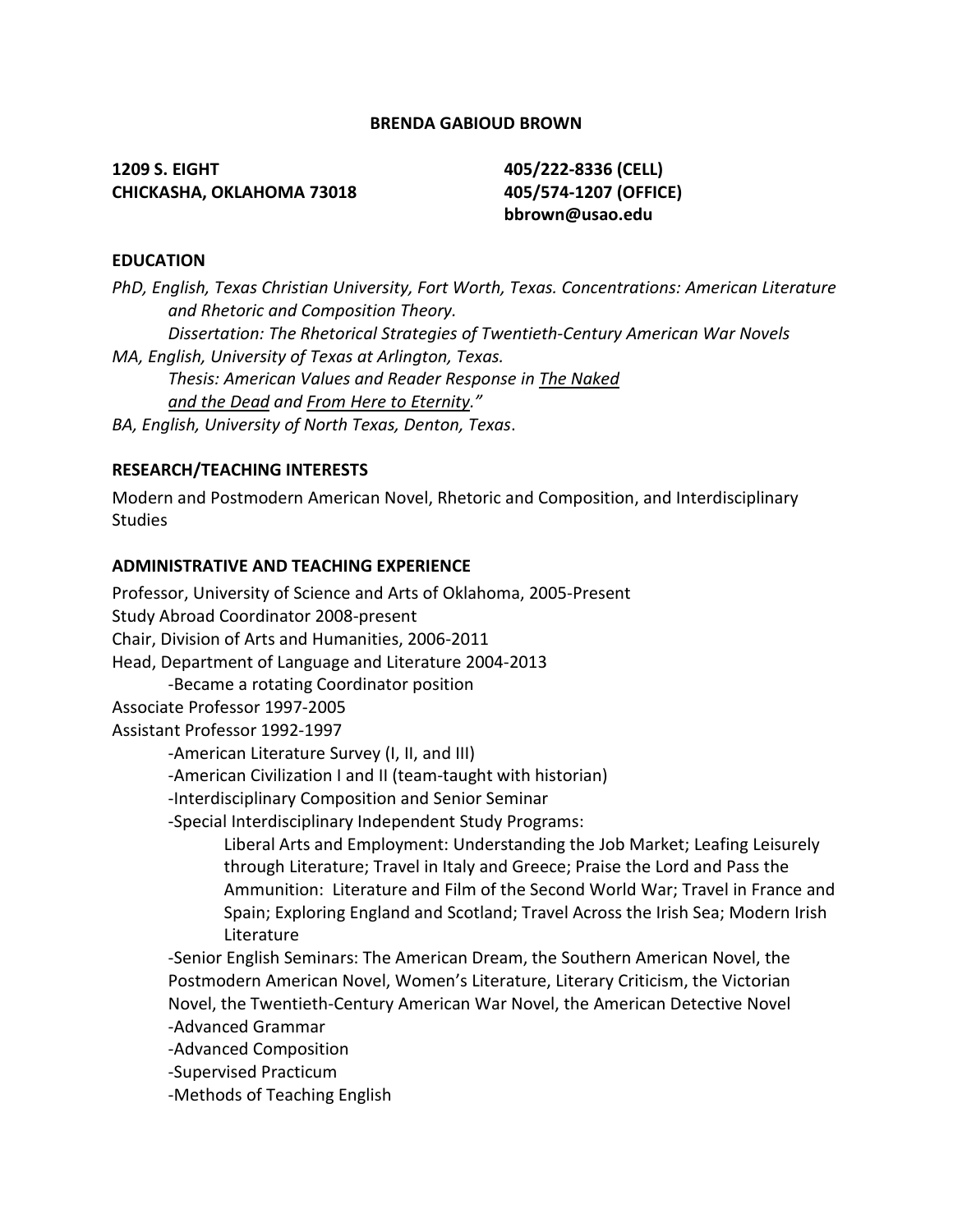-World Thought and Culture I and II -Supervised Student Teachers -Composition I and II; Teledistance Composition Courses Head, Department of English, All Saints Episcopal Upper School, 1991-1992 Teaching Assistant, TCU, 1988-1990 Instructor (Full Time), UTA, 1986-1988 Instructor, TCU (part-time), 1987-88 Teaching Assistant, UTA, 1984-1986

## **ACADEMIC AWARDS AND HONORARIA**

Gladys Emerson Research Award Recipient, 1993-1996, 1999, 2001, 2004, 2006, 2010, 2011, 2012, 2015, 2018, 2020 USAO Regents Award for Superior Research, 2007 Regents Award Scholarship for the Oklahoma State Regents for Higher Education. Oklahoma Arts Institute. "Drawing and Journaling," 2004 USAO Travel Grant, Conference for College Composition and Communication, 1995-2001 Regents Award Scholarship for the Oklahoma State Regents for Higher Education. Oklahoma Arts Institute. "Drawing and Printmaking," 1996 Regents Award Scholarship for the Oklahoma State Regents for Higher Education. Oklahoma Arts Institute, "Autobiography and Biography," 1995 USAO Travel Grant, Composition Symposium, 1993 Regents Award Scholarship for the Oklahoma State Regents for Higher Education. Oklahoma Arts Institute, "The Art of Teaching Writing," 1992 Dissertation Fellowship, 1990-1991, TCU, English TCU Travel Grants, 1989-1991 Assistantship, 1988-1990, TCU, English Assistantship, 1984-1986, UTA, English Sigma Tau Delta, English Honor Society, 1983 Kappa Delta Pi, Education Honor Society, 1983

#### **PROFESSIONAL EXPERIENCE**

Study Away Committee, Chair, 2012-Present Curriculum Committee, Chair, 2019-2020 Higher Learning Commission Peer Reviewer, 5 Assurance Review site visits, 2018-present Contractual Review, Chair, Higher Learning Commission, 2020 Contractual Review, 11 proposals, Higher Learning Commission, 2018-2020 Chair, Gladys Anderson Emerson Research Award Committee, 2016-2021 Peer Reviewer (multi-campus on-site visit), Higher Learning Commission, Fall 2018 Co-Chair, Higher Learning Commission Reaccreditation Steering Committee 2016-2018 Assessment Committee, 2012-2018 Higher Learning Commission representative, 2006-2018 Resource Committee, Chair 2017-2018 Committee on Committees, 2017-2018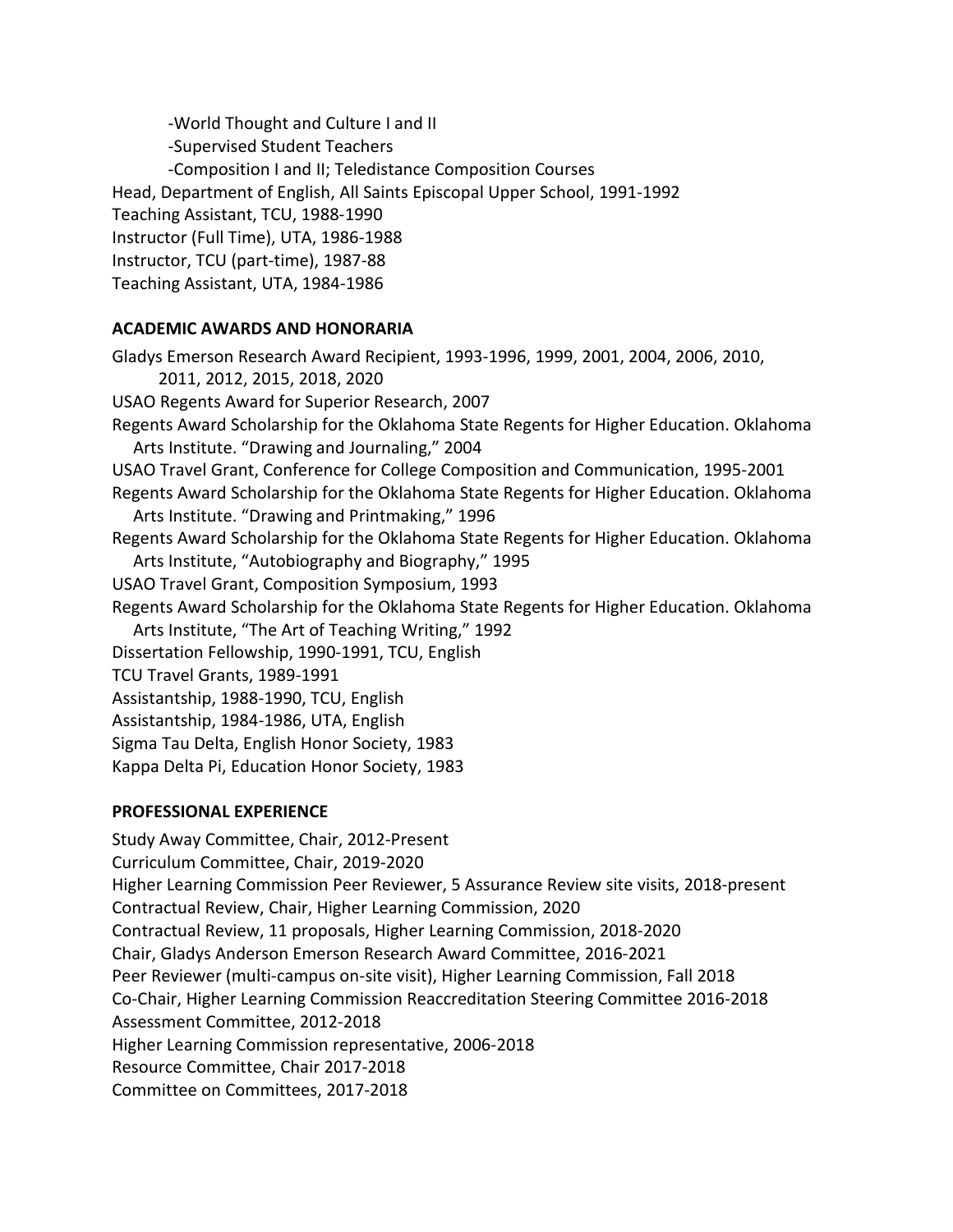Academic Policies and Procedures, 2017-2018 President, USAO Faculty Association, 2017-2018 IDS Committee, 2012-2016 Discipline Committee, 2012-2017 Treasurer/President-elect, USAO Faculty Association, 2016-2017 Curriculum Committee, Chair, 2016-2017 Peer Reviewer (on site), Higher Learning Commission, Fall 2014 Enrollment Management Committee, 2005-2012 Fall Intensive Peer Reviewer Training for New Peer Reviewers, 2012 Member, Deaf Education Search Committee, 2012 USAO Representative, Higher Learning Commission's Annual Meeting, April 2007-2012 Jernigan Award Selection Committee, Chair, 2008-2012 Chair Representative, Enrollment Management Committee, 2009-2011 Co-Coordinator and primary author, USAO's Higher Learning Commission Report, 2009Chair, English Search Committee, 2009 Chair, Drama Search Committee, 2006 Chair, Language and Literature Department Search Committees, 2006 Member, Art Department Search Committee, 2006 USAO Representative to Systemwide Faculty Meeting on Articulation 1995-1997, 2003-2006 USAO Tenure Committee, 2003-2005 USAO Appeals Committee, 2003-2005 President (elected), Women's Caucus of the South Central Modern Language Association, 2004 Secretary and President-elect, Women's Caucus of South Central Modern Language Association, October 2003 President, USAO Faculty Association, 2001-2002 Chair, USAO Resource Committee, 2001-2002 Treasurer and President-elect, USAO Faculty Association, 2000-2001 Organizer, USAO Annual Writing Symposium, 1995-2002 USAO Curriculum Committee, 1997-2002 USAO Interdisciplinary Review Committee, 1997-2005 President (elected), Women's Caucus of the South Central Modern Language Association. 1999 USAO Curriculum Committee, Chair, 1999-2001 USAO Development Committee, 1999-2001 Chair, Librarian Assistant Search Committee, 1999 USAO Faculty Representative to the Instructional Technology Collaborative Effort, 1998-1999 USAO Faculty Representative to the Systemwide Faculty Technology Committee, 1997-present Co-Chair, USAO Academic Program and Review Committee, 1998-99 Chair, English Department Search Committee, 1998 Secretary, Women's Caucus of the South Central Modern Language Association, 1998-1999 USAO Affirmative Action Committee, 1998-1999 Secretary, USAO Faculty Association, 1997-1998 USAO Catalog Committee, 1994-1999 USAO Evaluation Committee, 1994-1995 USAO Superior Teaching Award Committee, 1992-1995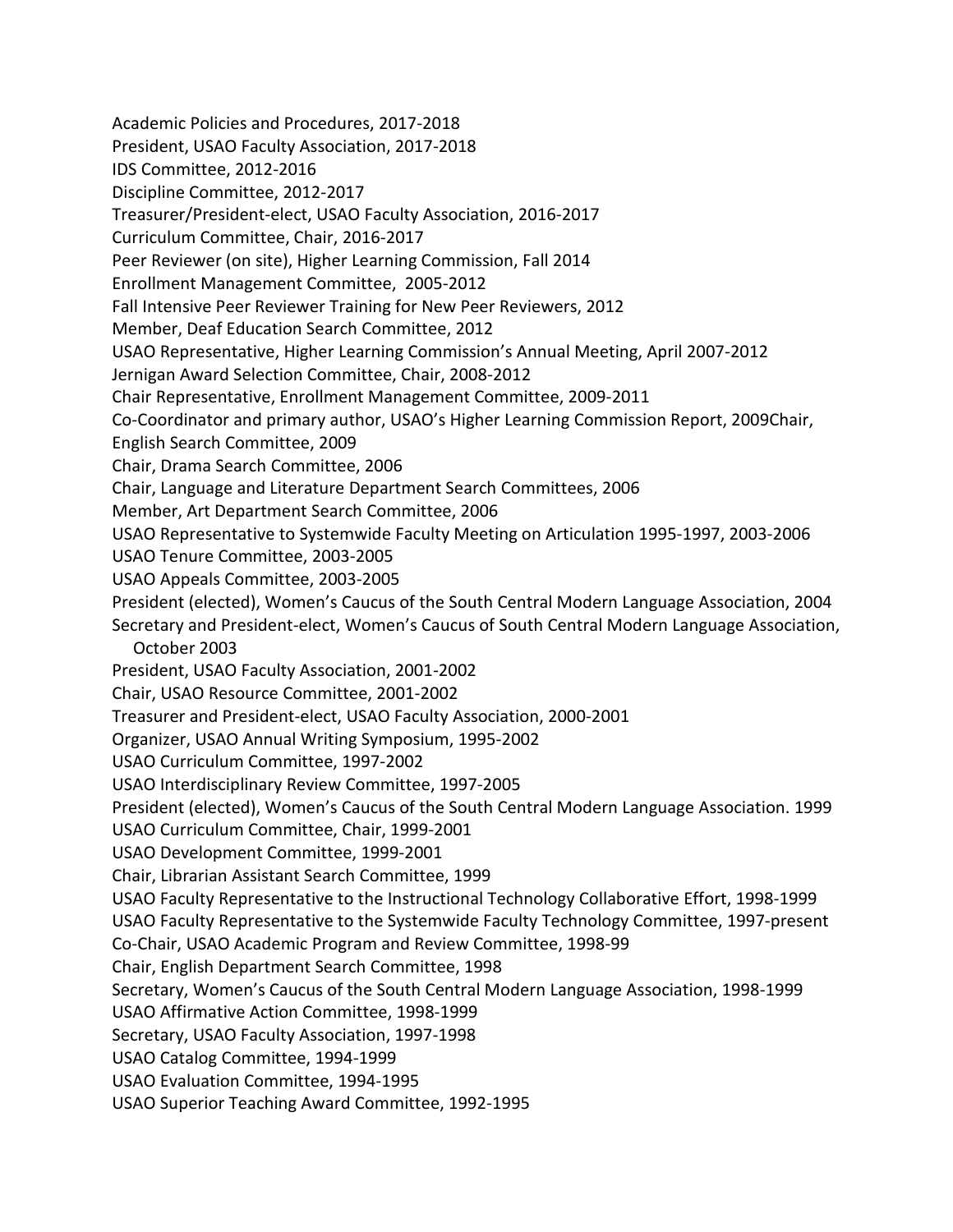USAO Library Committee, 1992-1994, 2009

## **TRAVEL AND STUDY ABROAD EXPERIENCE**

USAO Study Abroad Coordinator, 2008-present

USAO Study Abroad Coordinator and Representative, Midwestern University Travel Abroad Consortium, London, 2008-present

Independent Study Travel Abroad sponsored trips—

- 2019--Italy 2017—Greece 2016—England and Scotland 2014—Berlin, Vienna, and Prague 2013—Costa Rica 2011--Spain 2009—England, Ireland, and Wales 2007—France, Austria, Switzerland, and Germany 2005--Italy 2003—England, Wales, and Ireland 2001—Spain and France 1999—Italy 1997—England, Scotland, and Wales
- 1995—Greece and Italy

# **PUBLICATIONS**

"Creating Community in COPLACDigital." COPLACDigital. Spring 2019.

Book Reviews. CrossTimbers. 2001-2006, 2012.

"Region as Text." Oklahoma English Journal. 21(2008): 5-13.

"Girl Power!" Humanities Interview. 25 (2007): .8-11.

"Preparing the New Woman: A Reflection." USAO Alumni Today. Spring 2007. 24.

"Preparing the New Woman." Traveling Exhibit. 2006.

"Mrs. Babbitt and Mrs. Rabbitt." Midwestern Miscellany. Spring 2002.

What's in a Character: An Inquiry into Values. Collaborative CDRom Textbook. 2000.

"War." Encyclopedia of American Literature. 1999.

"English for Careers: Business, Professional, and Technical." Issues in Teaching Writing, Spring/Summer 1997. 204-206.

"Call No Man Master." Texas Books in Review. Fall 1995. 25.

"Elocution." Encyclopedia of Rhetoric. 1993.

"Revisiting Revision." English in Texas. 25.1 (1993): 28-30

"Home Truth: A Powerful, Understanding Novel." Texas Books in Review. 7 1992: 11.

"The History and Application of the Toulmin Model." English in Texas. 22 (1991): 10-14

Texas Christian University Graduate Student Handbook, Ed. Adopted 1991.

"Baby Talk." Out Near Phantom Hill. 1990.

"Elizabeth Barrett Browning's Twentieth-Century Works." PMPA. (1990): 16-20.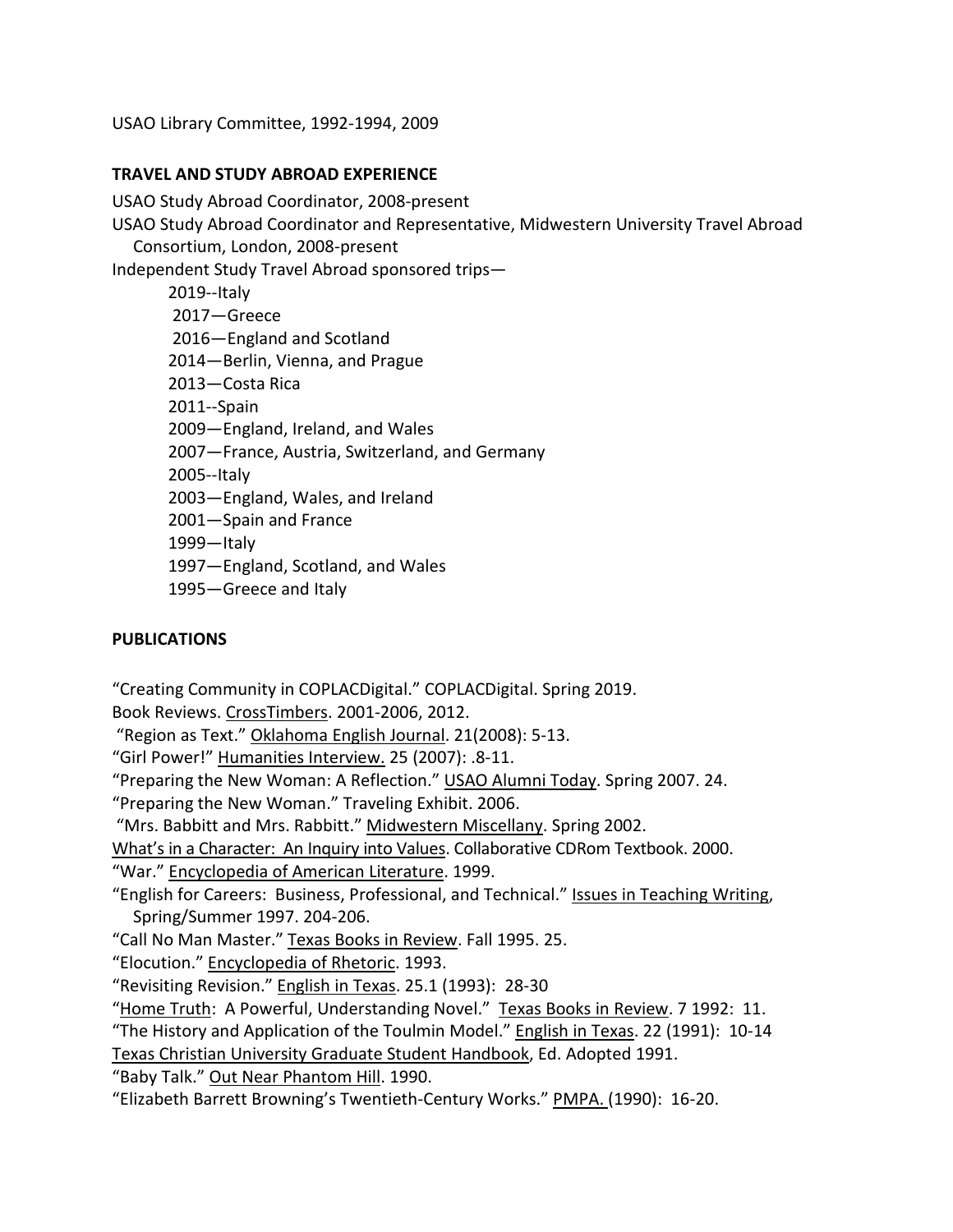## **SCHOLARLY PRESENTATIONS**

- "The Struggle is Read: Characterization in Woody Guthrie's *House of Earth."* Far West Popular Culture and American Culture Conference. February 2020.
- "An American in Paris: Study Abroad." South Central Modern Language Association. October 2018.
- "And Time Goes By: A Generational Analysis." South Central Modern Language Association. October 2017.
- "Balancing Realities." South Central Modern Language Association. October 2016.
- "The Comfort of the Everyday in War Time." Popular Culture Association and American Culture Association National Conference. April 2015.
- Chair, "Native American Literature." South Central Modern Language Association, October 2014.
- Chair, "War and the Arts." South Central Modern Language Association, November 2013.
- "Defining the Beauty of the Grotesque in Sherwood Anderson's Winesburg, Ohio." South Central Modern Language Association, November 2013.
- Secretary, "Native American Literature." South Central Modern Language Association, November 2013.

Secretary, "War and the Arts." South Central Modern Language Association, October 2012

- "Through the Looking Glass: Depictions of the Dust Bowl in Woody Guthrie's *House of Earth*. Woody Guthrie Hootenanny!. July 2013.
- "Re(new)al: A Dialogue between Cultures." South Central Modern Language Association, November 2012
- **"**The Beauty of the Grotesque in Sherwood Anderson's *Winesburg, Ohio*." Festival of Arts and Ideas, February 2012
- "Creative Communication: an Interdisciplinary Approach." South Central Modern Language Association, October 2011
- "How a Small Liberal Arts University Can Organize for Success." North Central Higher Learning Commission, April 2011

"(Mis)Fortune: An Administrator's Perspective*." College English Association,* March 2011

"Merging Voices: Advancing the Curriculum*" College English Association.* March 2010

"Region as Identity" *Oklahoma Council of Teachers of English,* April 2008

"Cross Cultural Communication." 7th Annual Native American Symposium, October 2007.

"The Female Value in Evaluation" Annual Meeting of the Oklahoma Conference of the American Association of University Professors, Invited Speaker, April 2007

- "From Dubois to Newsweek—A Journey of American Identity" Association for Core Texts and Courses, March 2007
- "Faculty Evaluations: Perception vs. Reality." South Central Modern Language Association, October 2006
- "Everything is Better in The Reality of Regional Identities." College English Association, April 2006
- "Rhetoric of Self." South Central Modern Language Association, October 2004
- "Creativity + Writing + Thinking = English 1113." Oklahoma City Community College Spring Writing Symposium, April 2004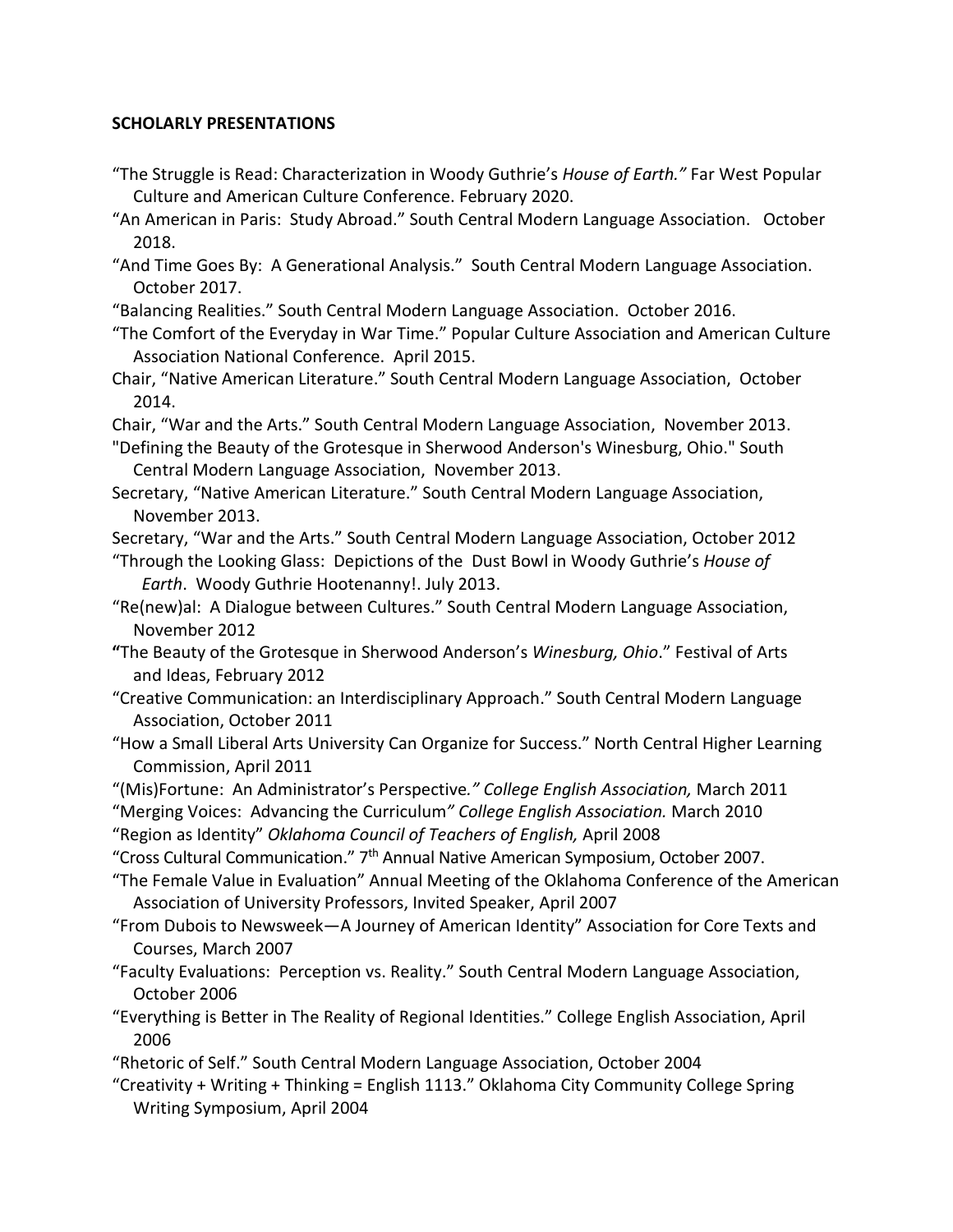"Triumph or Mediocrity: The Journey of One Interdisciplinary Studies Program." South Central Modern Language Association, October 2002

Chair, "Computer Applications in English and Foreign Languages" South Central Modern Language Association, October 2002

Invited Speaker, "A Meeting of Minds: A Symposium on the Status of Women in Higher Education in Oklahoma." Southwestern Oklahoma State University, May 2001

"Strengths and Weaknesses, Foibles and Gremlins: An Interdisciplinary, Inter-Institutional Cooperative Technology Project. South Central Modern Language Association, October 2000

Chair, "Standard English in Corporate Mobility: The Business of Code Switching." April 2000 Chair, "Intersections: Our Multiple Selves." Women's Caucus of the SCMLA. October 1999

"A Reflection: Seeing Ourselves Through Our Calls." Conference on College Composition and Communication, March 1999

"Pedagogy and Computers South Central Modern Language Association, November 1998

"Teledistance Education: Creating History Through Ideas." Conference on College Composition and Communication, March 1998

Chair, "Empowering Writing Instruction: A Conversation About Teaching." Conference on College Composition and Communication, March 1997

"Women + Academia = Stress." South Central Modern Language Association, October 1997

"The Acad(en)emy." Southwest/Texas Popular Culture Association and the Southwest/Texas American Culture Association, February 1996

Session Organizer, "Rhetoric." Oklahoma Council of Teachers of English, April, 1996 Chair, "Crossing the Boundaries of Time: Writing, Race, and Gender" Conference on College Composition and Communication. March, 1996

"Conversations" Conference on College Composition and Communication March 1995 "American Literature?" Diversity: Enrichment or Dilution? 1994

"Pedagogical Reality" Conference on College Composition and Communication, March 1994 "Delivery and the Composing Process" Oklahoma Council of Teachers of English, April 1993 "Revisiting Revision" Conference on College Composition and Communication, March 1992

"The Female War" Texas Goes to War!, December 1991

"Mrs. Babbitt and Mrs. Rabbit" Conference of College Teachers of English, April 1991 Associate Chair, Conference on College Composition and Communication, March 1990 "Modern Understanding," South Central Modern Language Association, March 1990

Session Moderator, Reflections of World War I, The Oklahoma Project for Discourse and Theory and the 15<sup>th</sup> Annual Meeting of the Semiotic Society of America, October 1990

"Reseeing the Old Lion: A Rhetorical Analysis of The Sun Also Rises," The Oklahoma Project for Discourse and Theory and the 15<sup>th</sup> Annual Meeting of the Semiotic Society of America, October 1990

"Understanding Revision" Texas Christian University Writing Workshop, August 1990

"Elizabeth Barrett Browning's Twentieth-Century Work's," Missouri Philological Association, April 1990

"The History and Inclusion of the Toulmin Model," Conference of College Teachers of English, March 1990

Session Moderator, The Lure of Advertisements, Texas/Southwest Popular Culture Association, February 1990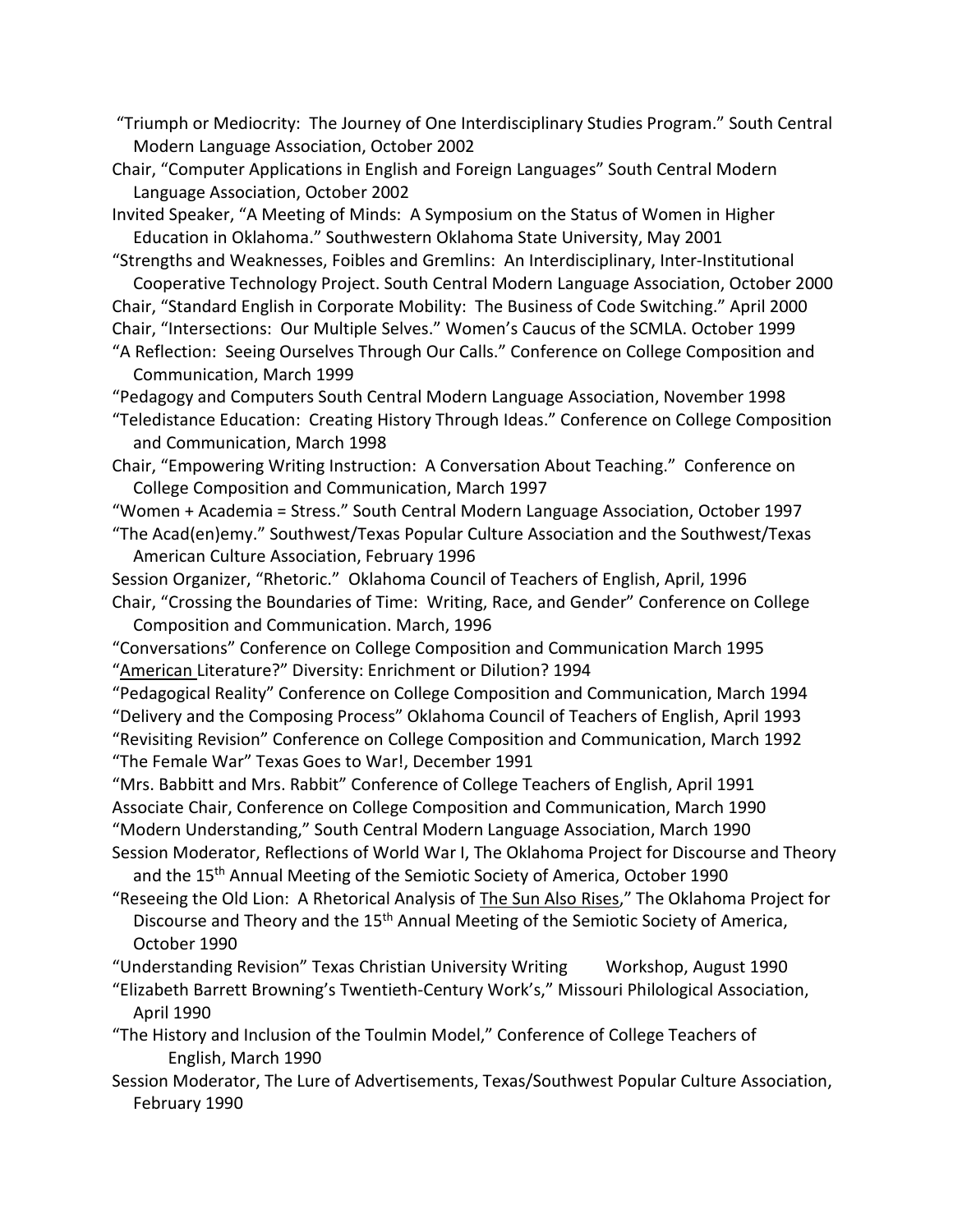"Baby Talk," Texas/Southwest Popular Culture Association, February 1990

- "Reader Response to Sanctuary," Fourteenth Annual Colloquium on Literature and Film, October 1989
- "Inez, the Rebel-Victim, in Search of her Past," Texas A&M University Conference on Language and Literature, March 1989

## **PROFESSIONAL DEVELOPMENT**

Conducting Virtual Evaluations, Higher Learning Commission, Webinar, Sept. 2020 Title IX Training, Fall 2019 Training, *Canvas* Spring 2019 Information Support Platform Training—*Moodle* and *Canvas*, 2018 Wordpress Training, 2018 "Preparing to Teach Online." Midwestern State University. Certificate earned. May 2018 Neurodiversity. Lecture and training. 2018 Co-curricular training and review, 2017-2018 The Stength and Fragility of Constitutions, University of Oklahoma, Fall 2017 USAO Technology Workshop, Fall 2017 COPLACDigital workshop, University of Mary Washington, Summer 2017. COPLACDigital workshop, University of North Carolina, Asheville, Summer 2016. North Central Higher Learning Commission Conference, 2006-2015, 2017 Peer Training and Update, North Central Higher Learning Commission, Spring 2017 Students on the Autism Spectrum, Spring 2017 Technology and Writing, Bard College, Summer 2015 ThinkTank on Teacher Education, Summer 2011 Webpage Development, May 2010 Creativity and Innovation in Education: New Challenges in Oklahoma's Second Century, 2008 Southwest Oklahoma Impact Coalition, January 2008 Annual Meeting of the Higher Learning Commission, Chicago, April 2007-2014 Understanding Sexual Harassment in the Workplace, 2008 Grant Writing Workshop, 2006 Digital Video Camera Training-I, 2004 Smart Board Training, 2004 Educators' Leadership Academy, Attended at request of VPAA. Series of Weekend Workshops, 2001-2002 Working with Interpreters, 2002 Learning Styles, 2001 Frontpage, 2001 Netscape Composer, 1998 Oklahoma Arts Institute, 1995, 1996 Teletechniques I, Stillwater, OK, August 1994. Intensive week-long workshop to prepare for

teaching teledistance education courses.